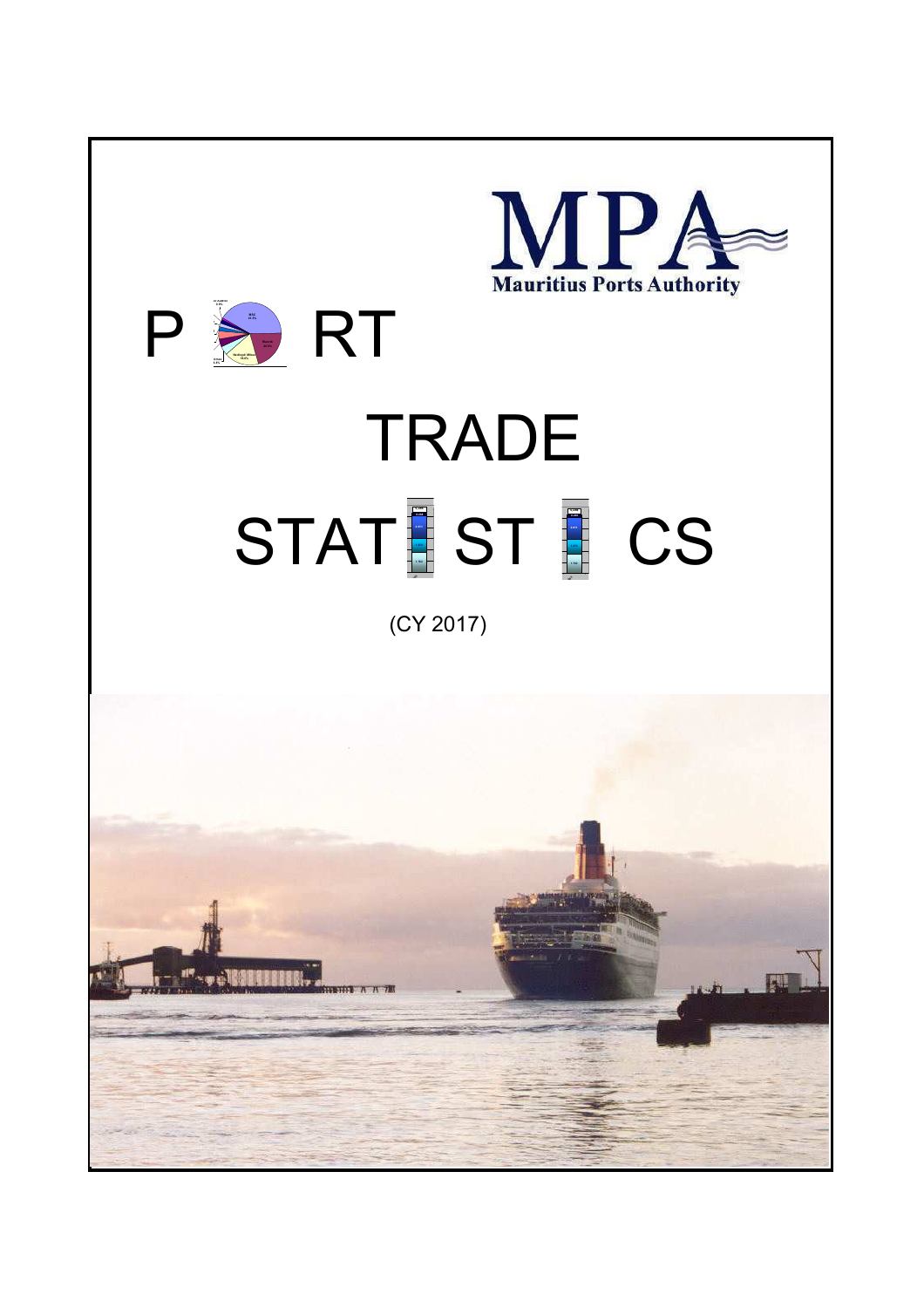

| <b>OVERALL TRAFFIC CY2017</b>            |                        |
|------------------------------------------|------------------------|
| Cargo Traffic - new record               | 7,712,999<br>tonnes    |
| <b>Imports</b>                           | 6,423,037 tonnes       |
| <b>Exports</b>                           | 1,289,962 tonnes       |
|                                          |                        |
| <b>Container Traffic</b>                 | 379,371<br><b>TEUs</b> |
| <b>Captive Containers</b>                | 260,664 TEUs           |
| <b>Transhipment Containers (Inwards)</b> | 118,707 TEUs           |
|                                          |                        |
| <b>Vessel Traffic</b>                    | 3,184                  |
| <b>Containerised Vessels</b>             | 538                    |
| <b>Dry Bulk Carrriers</b>                | 58                     |
| <b>Tankers (Liquid Bulk Carriers)</b>    | 115                    |
| <b>General Cargo Vessels</b>             | $\overline{7}$         |
| <b>Fishing Vessels - new record</b>      | 1,067                  |
| <b>Cruise Vessels - new record</b>       | 30                     |
| <b>Others</b>                            | 1,276                  |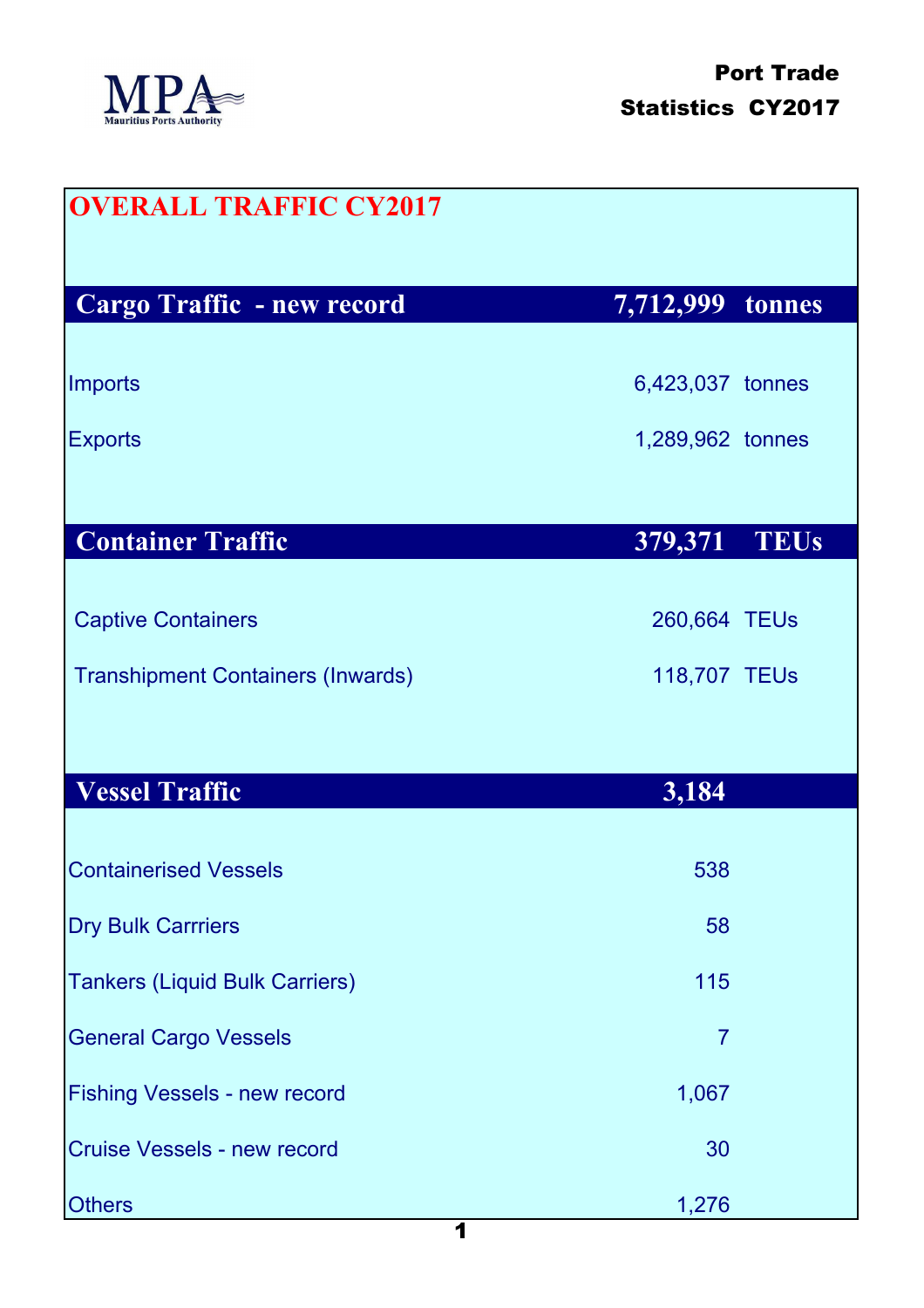

## **TOTAL TRAFFIC BY CARGO TYPE CY2013 TO CY2017 (TONNES)**

|                                             |                | 2013      | 2014      | 2015        | 2016      | 2017      |
|---------------------------------------------|----------------|-----------|-----------|-------------|-----------|-----------|
| <b>Dry Bulk:</b>                            |                |           |           |             |           |           |
| [Cement + Coal + Fertilizers +              | <b>Imports</b> | 1,801,151 | 1,678,249 | 1,818,828   | 1,796,601 | 1,900,017 |
| Maize + Soya Bean Meal +                    | <b>Exports</b> |           | 27,989    |             | 14,077    |           |
| Sugar + Wheat + Aggregates]                 |                | 1,801,151 | 1,706,238 | 1,818,828   | 1,810,678 | 1,900,017 |
|                                             |                |           |           |             |           |           |
| <b>Liquid Bulk:</b>                         |                |           |           |             |           |           |
| [Bitumen + Black Oil + Bunker +             | <b>Imports</b> | 1,189,478 | 1,260,567 | 1,320,710   | 1,441,566 | 1,692,479 |
| Edible Oil + LPG + Liquid Ammonia + Exports |                | 337,487   | 348,871   | 361,375     | 487,525   | 568,442   |
| Molasses + Tallow + White Oil]              |                | 1,526,965 | 1,609,438 | 1,682,085   | 1,929,091 | 2,260,921 |
|                                             |                |           |           |             |           |           |
| <b>Containerised:</b>                       |                |           |           |             |           |           |
| [Cargo in Containers + Rodrigues'           | <b>Imports</b> | 2,517,577 | 2,642,993 | 2,392,393   | 2,567,831 | 2,634,343 |
| <b>Containerised Cargo]</b>                 | <b>Exports</b> | 736,654   | 768,866   | 760,203     | 757,966   | 709,754   |
|                                             |                | 3,254,231 | 3,411,859 | 3, 152, 596 | 3,325,797 | 3,344,097 |
| <b>General Cargo (excl Fish):</b>           |                |           |           |             |           |           |
|                                             |                |           |           |             |           |           |
| [Bagged Cargo+ Unitised Break Bulk-Imports  |                | 25,576    | 23,957    | 37,067      | 48,321    | 55,652    |
| <b>Rodrigues General Cargo]</b>             | <b>Exports</b> | 4,480     | 5,266     | 4,262       | 3,496     | 5,385     |
|                                             |                | 30,056    | 29,223    | 41,329      | 51,817    | 61,037    |
|                                             |                |           |           |             |           |           |
| <b>Fish Traffic:</b>                        |                |           |           |             |           |           |
| [Local Market + Transhipment In +           | Imports        | 146,438   | 140,354   | 142,829     | 152,737   | 140,546   |
| <b>Transhipment Out]</b>                    | <b>Exports</b> | 1,859     | 3,056     | 3,006       | 3,257     | 6,381     |
|                                             |                | 148,297   | 143,410   | 145,835     | 155,994   | 146,927   |
|                                             |                |           |           |             |           |           |
| <b>Total Imports</b>                        |                | 5,680,220 | 5,746,120 | 5,711,827   | 6,007,056 | 6,423,037 |
| <b>Total Exports</b>                        |                | 1,080,480 | 1,154,048 | 1,128,846   | 1,266,321 | 1,289,962 |
| <b>Total Imports &amp; Exports</b>          |                | 6,760,700 | 6,900,168 | 6,840,673   | 7,273,377 | 7,712,999 |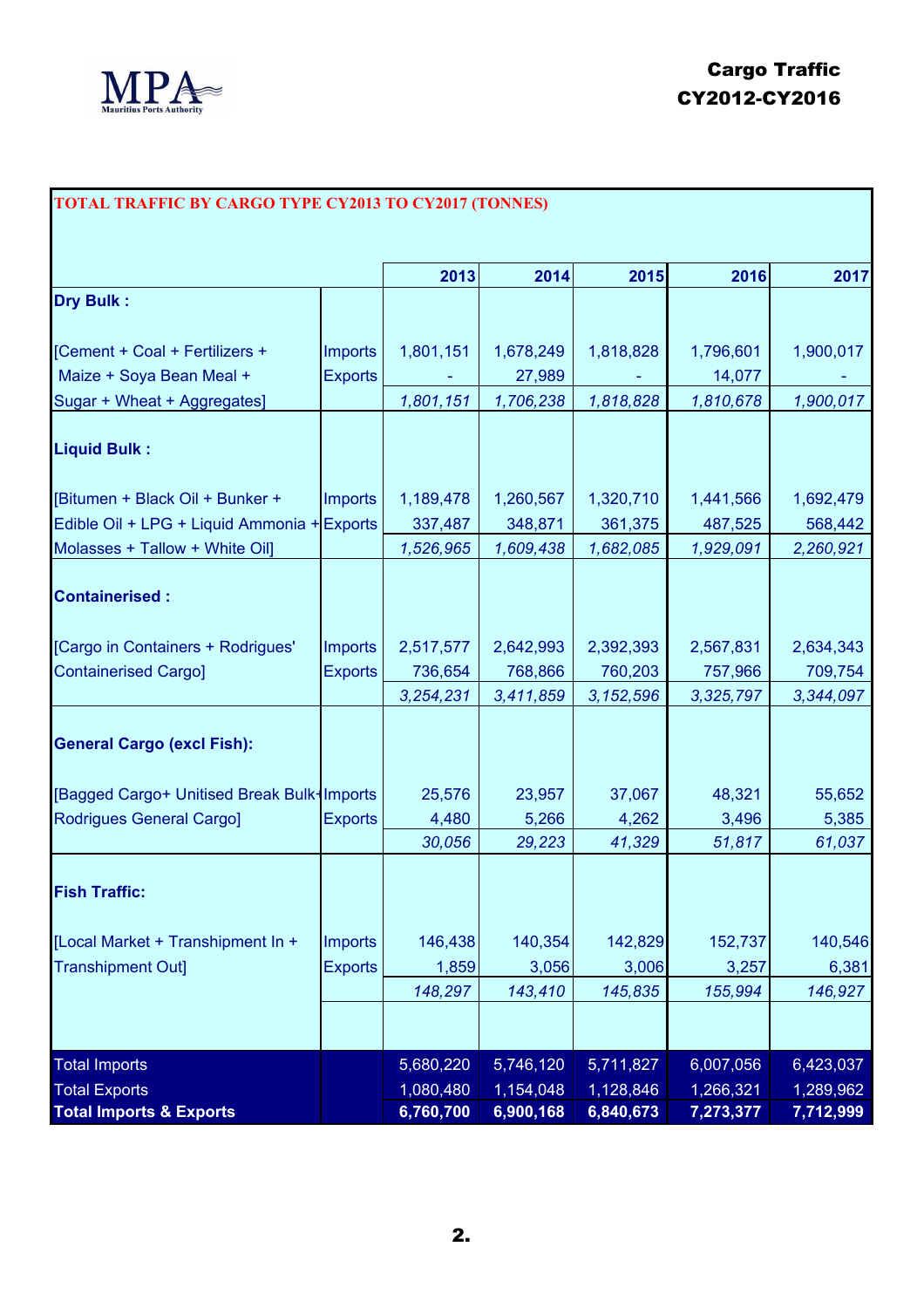

## Container Traffic CY1979 to CY2016

## **TOTAL CONTAINER TRAFFIC CY1979 TO CY2017 (TEUs)**

| Year         | <b>Captive* Containers</b> |                  |                    | <b>Transhipment Inwards Containers</b> |                  |                    | <b>Grand Total</b> |
|--------------|----------------------------|------------------|--------------------|----------------------------------------|------------------|--------------------|--------------------|
|              | <b>Laden</b>               | <b>Empty</b>     | <b>Total</b>       | <b>Laden</b>                           | <b>Empty</b>     | <b>Total</b>       | <b>Containers</b>  |
| 1979         | 9,383                      | 4,392            | 13,775             |                                        |                  |                    | 13,775             |
| 1980         | 13,679                     | 7,033            | 20,712             |                                        |                  |                    | 20,712             |
| 1981         | 15,246                     | 8,031            | 23,277             | 1,383                                  | 714              | 2,097              | 25,374             |
| 1982         | 15,747                     | 7,271            | 23,018             | 162                                    |                  | 162                | 23,180             |
| 1983         | 16,445                     | 7,979            | 24,424             | 207                                    | 66               | 273                | 24,697             |
| 1984         | 18,303                     | 8,438            | 26,741             | 110                                    | 79               | 189                | 26,930             |
| 1985         | 20,475                     | 7,531            | 28,006             | 886                                    | 12               | 898                | 28,904             |
| 1986         | 25,834                     | 10,442           | 36,276             | 326                                    | 57               | 383                | 36,659             |
| 1987         | 34,752                     | 14,227           | 48,979             | 245                                    | 54               | 299                | 49,278             |
| 1988         | 37,211                     | 17,877           | 55,088             | 561                                    | 27               | 588                | 55,676             |
| 1989         | 40,917                     | 17,415           | 58,332             | 1,355                                  | 128              | 1,483              | 59,815             |
| 1990         | 43,135                     | 18,225           | 61,360             | 830                                    | 82               | 912                | 62,272             |
| 1991         | 46,886                     | 21,395           | 68,281             | 1,868                                  | 127              | 1,995              | 70,276             |
| 1992         | 52,686                     | 24,477           | 77,163             | 2,967                                  | 124              | 3,091              | 80,254             |
| 1993         | 60,453                     | 26,360           | 86,813             | 1,448                                  | 74               | 1,522              | 88,335             |
| 1994         | 63,370                     | 28,341           | 91,711             | 1,877                                  | 158              | 2,035              | 93,746             |
| 1995         | 65,275                     | 26,543           | 91,818             | 1,020                                  | 44               | 1,064              | 92,882             |
| 1996         | 73,350                     | 31,150           | 104,500            | 1,017                                  | 134              | 1,151              | 105,651            |
| 1997         | 80,057                     | 35,857           | 115,914            | 1,004                                  | 38               | 1,042              | 116,956            |
| 1998         | 88,825                     | 46,116           | 134,941            | 1,247                                  | 229              | 1,476              | 136,417            |
| 1999         | 93,903                     | 44,285           | 138,188            | 5,000                                  | 1,081            | 6,081              | 144,269            |
| 2000         | 103,019                    | 50,986           | 154,005            | 3,311                                  | 104              | 3,415              | 157,420            |
| 2001         | 108,236                    | 49,524           | 157,760            | 3,392                                  | 482              | 3,874              | 161,634            |
| 2002         | 109,720                    | 52,364           | 162,084            | 17,273                                 | 18,820           | 36,093             | 198,177            |
| 2003         | 120,020                    | 59,587           | 179,607            | 68,579                                 | 33,703           | 102,282            | 281,889            |
| 2004         | 123,201                    | 66,601           | 189,802            | 70,548                                 | 29,768           | 100,316            | 290,118            |
| 2005         | 111,053                    | 60,927           | 171,980            | 61,692                                 | 20,100           | 81,792             | 253,772            |
| 2006         | 118,531                    | 54,702           | 173,233            | 63,835                                 | 29,357           | 93,192             | 266,425            |
| 2007         | 131,001                    | 62,337           | 193,338            | 89,717                                 | 20,528           | 110,245            | 303,583            |
| 2008         | 136,159                    | 78,475           | 214,634            | 88,944                                 | 31,346           | 120,290            | 334,924            |
| 2009         | 128,797                    | 65,183           | 193,980            | 70,196                                 | 36,857           | 107,053            | 301,033            |
| 2010         | 144,679                    | 77,991           | 222,670            | 73,842                                 | 36,150           | 109,992            | 332,662            |
| 2011         | 153,619                    | 81,421           | 235,040            | 86,378                                 | 29,206           | 115,584            | 350,624            |
| 2012         | 161,677                    | 97,486           | 259,163            | 115,600                                | 42,704           | 158,304            | 417,467            |
| 2013         | 162,617                    | 86,331           | 248,948            | 99,189                                 | 37,189           | 136,378            | 385,326            |
| 2014         | 170,346                    | 81,452           | 251,798            | 104,186                                | 47,017           | 151,203            | 403,001            |
| 2015<br>2016 | 168,909<br>175,052         | 86,975<br>90,875 | 255,884<br>265,927 | 84,584<br>92,416                       | 20,641<br>30,171 | 105,225<br>122,587 | 361,109<br>388,514 |
| 2017         | 175,984                    | 84,680           | 260,664            | 92,956                                 | 25,751           | 118,707            | 379,371            |
|              |                            |                  |                    |                                        |                  |                    |                    |

\* includes exports + imports